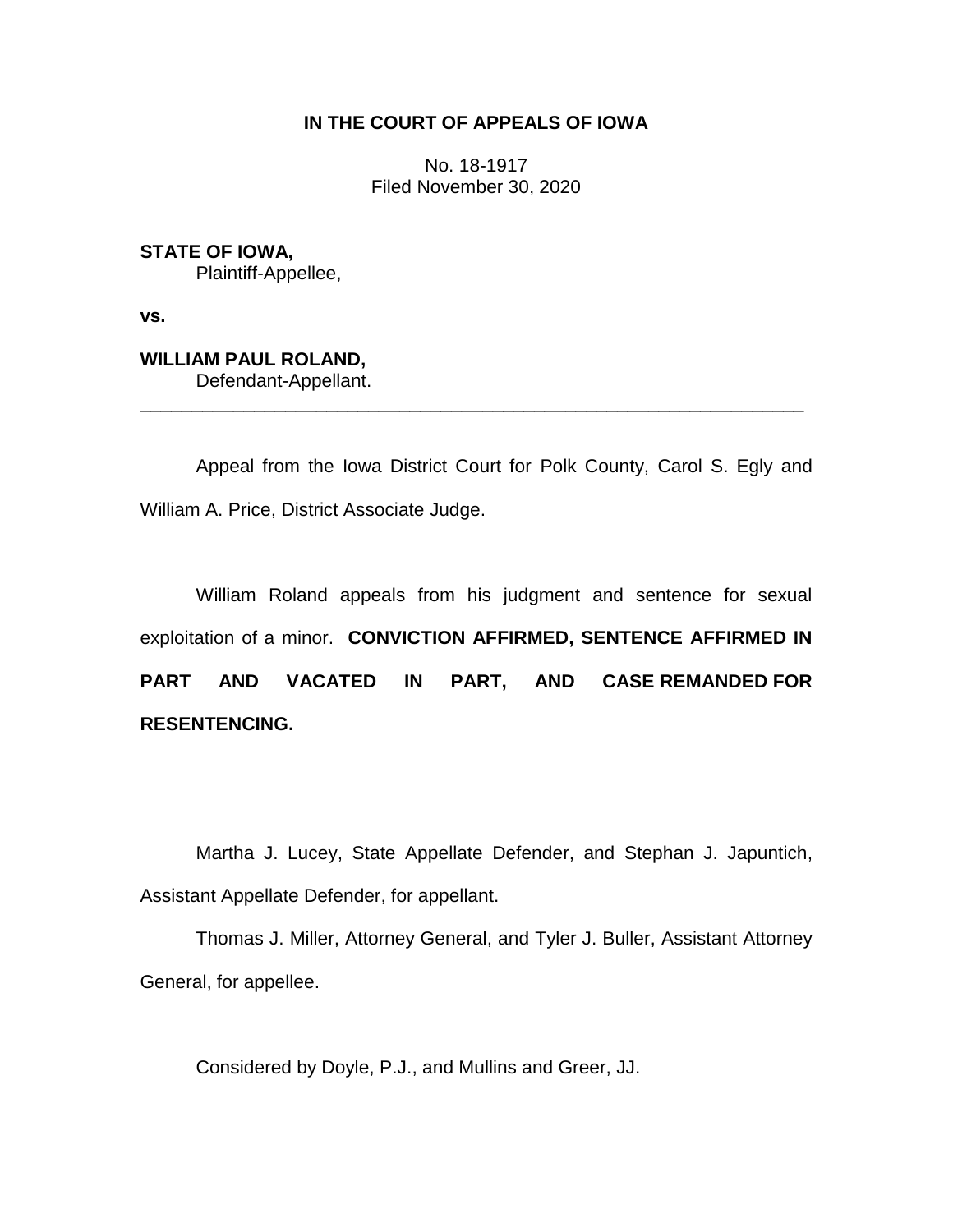#### **DOYLE, Presiding Judge.**

A jury found William Roland guilty of sexual exploitation of a minor in violation of Iowa Code section 728.12(3) (2017). He appeals claiming his counsel gave ineffective assistance.<sup>1</sup> He also challenges the restitution portion of his sentence. We find Roland did not prove his ineffective assistance of counsel claims. We find the district court should have determined Roland's ability to pay, so we vacate the restitution portion of his sentence and remand for a reasonable ability to pay determination.

#### **I. Facts and Proceedings.**

 $\overline{a}$ 

In October 2017, Roland attended a deposition at the Polk County Courthouse in another criminal case in which he was a defendant. Also attending the deposition was a prosecutor who was covering for a double-booked colleague. When the prosecutor entered the deposition room, Roland was seated at the counsel table with a notebook in front of him. His attorney (deposition counsel) was with him. During the deposition, a question came up about the case number "or something along those lines." To help assist with the answer to the question, Roland began to flip through his notebook. The prosecutor observed a photograph in the notebook that concerned him. The photo appeared to be the image of a naked prepubescent female with her legs spread. The prosecutor was "stunned

 $<sup>1</sup>$  Judgment and sentence was entered on October 30, 2018, so the amended lowa</sup> Code section 814.7 (Supp. 2019) does not preclude him from raising these claims of ineffective assistance on direct appeal. *See State v. Damme*, 944 N.W.2d 98, 103 n.1 (Iowa 2020) (noting "the 2019 amendments to Iowa Code sections 814.6 and 814.7 do not apply retroactively to direct appeals from a judgment and sentence entered before the statute's effective date of July 1, 2019. The determinative date is the date of the judgment of sentence that is appealed, not whether the appeal was already pending on July 1, 2019." (citations omitted)).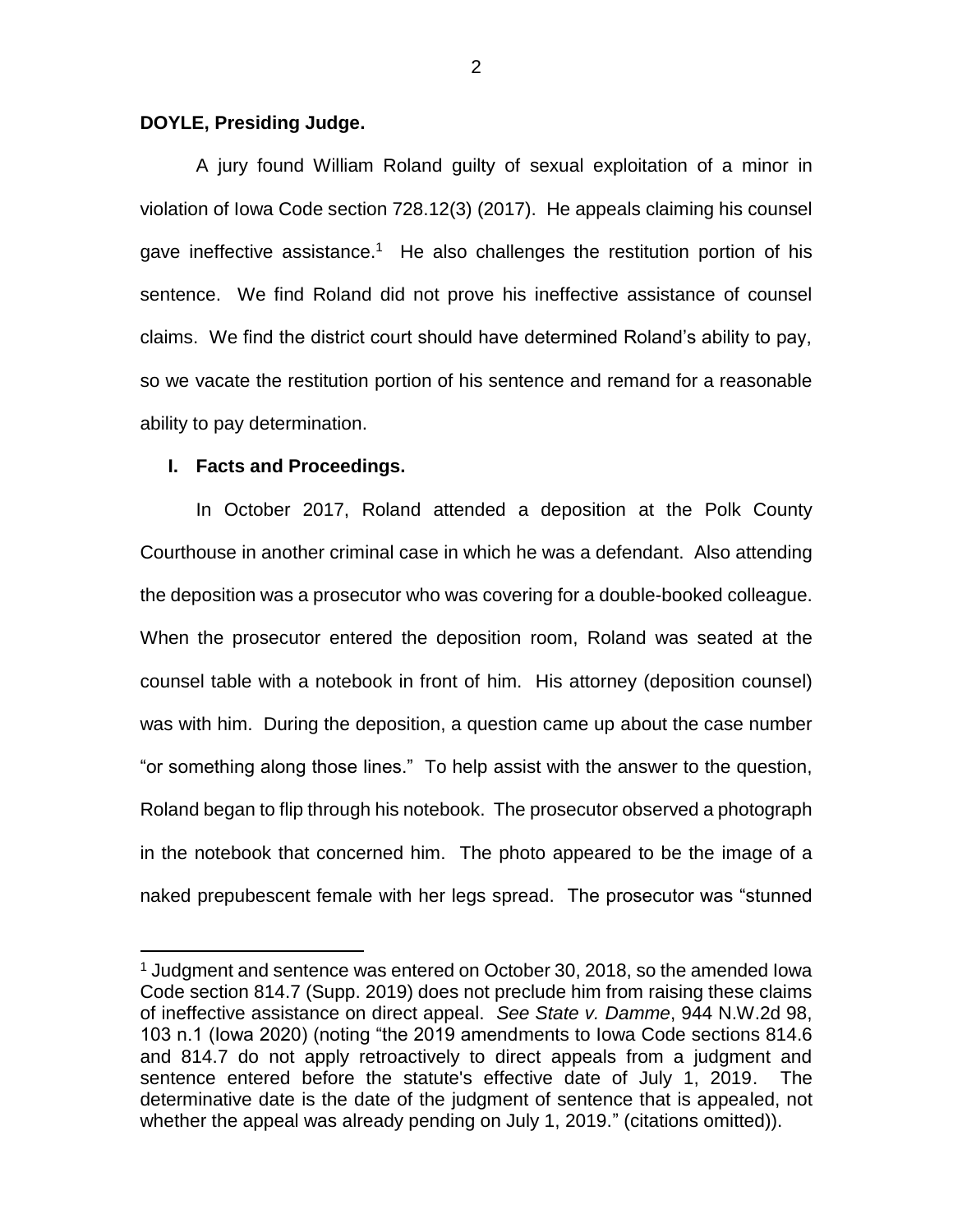for a moment" and wanted to end the deposition and consult with a colleague before deciding how to handle the matter. The deposition was ended. Roland and his attorney left the room on their way to exit the courthouse. Meanwhile the prosecutor spoke to a colleague. One of the prosecutors ran downstairs to stop Roland and his attorney from leaving the courthouse. Deputies at the security station directed Roland and his attorney to return to the deposition room. Roland and his attorney complied. The prosecutors and a couple of deputies stood outside the deposition room. Roland's attorney stepped out of the deposition room and asked why they had been asked to return to the room. The prosecutor explained he had observed the photograph in Roland's possession and expressed his concerns. Roland's attorney went back into the deposition room and came back out with two images—the one the prosecutor observed during the deposition and a picture depicting a group of naked children. The attorney said she got them from her client. The prosecutor handed the two pictures to a deputy and directed the deputy to arrest Roland. Roland was arrested and charged with sexual exploitation of a minor in violation of Iowa Code Section 728.12(3).

At trial, Roland testified the photos were exhibits from one his cases. Although his testimony is not clear, his recollection was that the photographs were exhibits in the case in which the deposition was being taken and were also exhibits in his divorce case. He couldn't remember who gave him the photographs and said they came from the divorce case. The jury found Roland guilty of sexual exploitation of a minor in violation of Iowa Code Section 728.12(3).

Roland appeals claiming his deposition attorney and his trial attorney provided ineffective assistance. He also challenges the court's restitution award.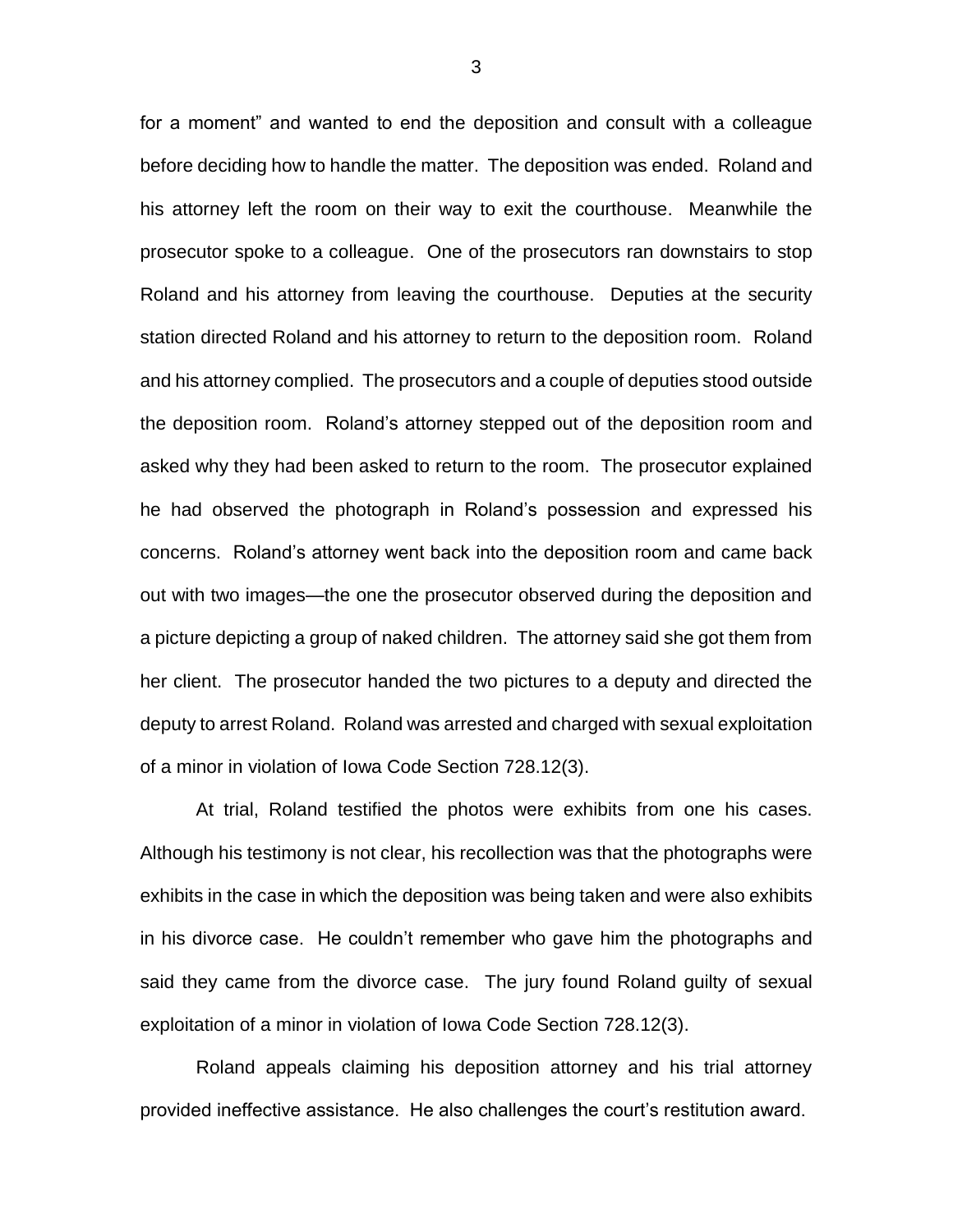### **II. Standard of Review.**

We review Roland's ineffective-assistance-of-counsel claims de novo. *State v. Ortiz,* 905 N.W.2d 174, 179 (Iowa 2017).

### **III. Analysis.**

## **A. Ineffective assistance of counsel.**

To establish a claim of ineffective assistance of counsel, Roland must show

(1) his counsel failed to perform an essential duty, and (2) this failure resulted in

prejudice. *Strickland v. Washington*, 466 U.S. 668, 687-88, 104 S.Ct. 2052, 2065,

80 L.Ed.2d 674, 693 (1984); *State v. Dalton*, 674 N.W.2d 111, 119 (Iowa 2004).

Roland must prove both prongs by a preponderance of the evidence. *State v.* 

*Gant*, 597 N.W.2d 501, 504 (Iowa 1999).

## **B. Deposition counsel.**

Roland claims that his deposition counsel

at the time of the search and seizure, had a duty to inform him of his rights including his right to refuse to tender the contents of the notebook in the absence of a warrant. Instead, she cooperated with law enforcement by procuring the inculpatory evidence from him and providing it to law enforcement.

He asserts his deposition counsel "failed to provide him with legal advice while both were detained by law enforcement." The record is devoid of any evidence about what took place in the deposition room between Roland and his counsel before she provided the photographs to the deputies. We know nothing of their conversation or what advice his attorney gave.

ineffective assistance with the "opportunity to respond to defendant's

"Generally, claims of ineffective assistance of counsel are preserved for postconviction relief proceedings." Preserving these claims for postconviction relief allows the parties to develop an adequate record of the claims and provides the attorney charged with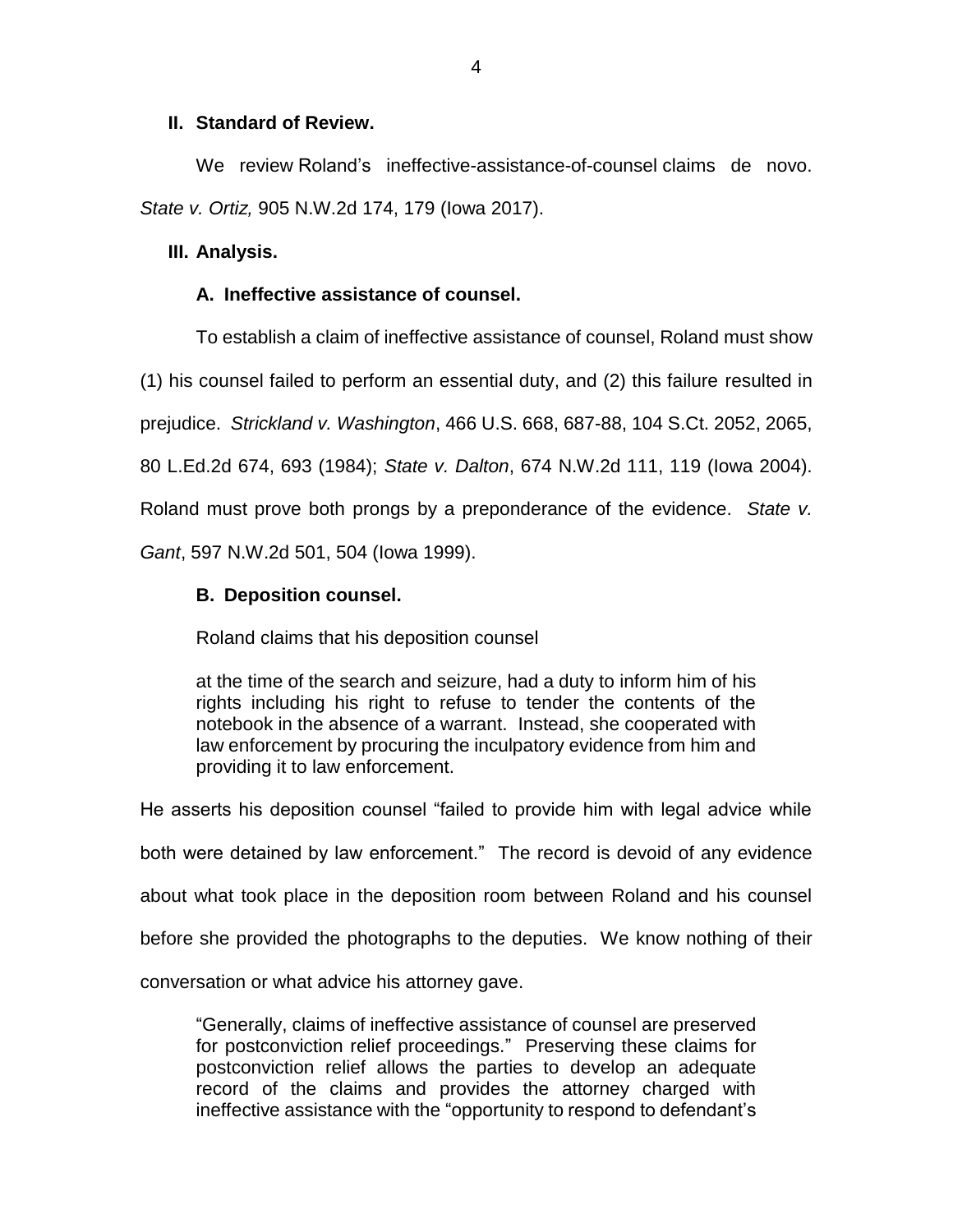claims." However, if "the record is adequate, we may resolve the claim on direct appeal."

*State v. Harrison*, 914 N.W.2d 178, 206 (Iowa 2018) (citations omitted). "We will address on direct appeal claims of ineffective assistance of counsel only if we determine the development of an additional factual record would not be helpful and these elements can be decided as a matter of law." *State v. Carroll*, 767 N.W.2d 638, 641 (Iowa 2009). The record is inadequate to assess this claim. So we need not discuss or decide questions of the validity of this ineffective-assistance-ofcounsel claim (deposition counsel was not Roland's trial counsel in this case), or whether deposition counsel had a duty to inform Roland of his right to refuse to tender the photographs without a warrant, or when that duty may have attached.

#### **C. Trial counsel.**

Roland claims his trial attorney was ineffective in failing to file a motion to suppress the photographs that were obtained as a result of an illegal seizure and subsequent warrantless search. The State counters that Roland's trial counsel was not ineffective in failing to move to suppress because, the State argues, there was no seizure, there was no search, Roland could have been arrested and then searched incident to arrest, and, even if the search were unlawful, the inevitablediscovery doctrine applies.

Although the parties raise interesting issues, there is precious little evidence to guide us in this direct appeal. Was there a seizure? The prosecutor asked one of his colleagues "to run downstairs and stop Mr. Roland and his attorney from leaving the courthouse." He then testified, "We were able to get down to the security station at the front of the courthouse and have the deputies direct him

5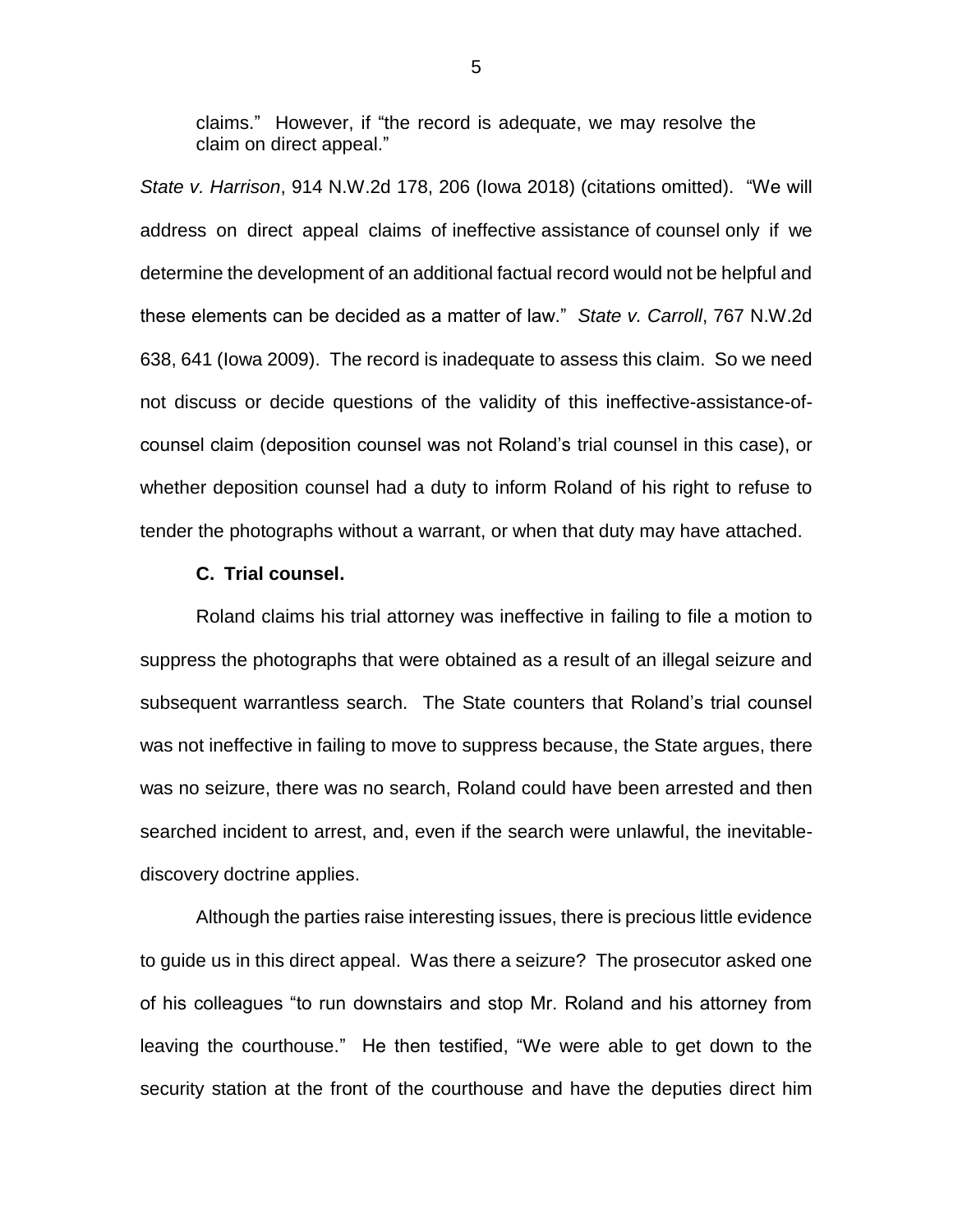back to the deposition room; 'him' being Mr. Roland and his counsel." Roland and his counsel went back to the deposition room and went inside while the prosecutor, his colleague, and a couple of deputies remained out in the hallway. We have not a clue as to exactly what was told to Roland or his counsel or how it was told. At some point Roland's counsel came out of the deposition room and inquired why they had been asked to return to the room. The prosecutor "explained to her that [he] observed that photograph in the defendant's possession." After telling her what his "concerns" were, Roland's attorney went back into the deposition room and came back out with the photographs in issue. We don't know how long counsel was in the room with Roland or what she told him. The prosecutor learned that the attorney received the photographs from Roland. This record is insufficient for determining whether there was an illegal seizure or search. The State argues no harm no foul even if there was an illegal search for the photographs would have inevitably been legally discovered. The State has the burden of proving the evidence would have been discovered through lawful means. *State v. Vincik*, 436 N.W.2d 350, 354 (Iowa 1989); *see also Hogan v. Kelley*, 826 F.3d 1025, 1028 (8th Cir. 2016) ("For [the inevitable-discovery doctrine<sup>2</sup>] to apply, the government must prove by a preponderance that there was a reasonable probability that the evidence would have been discovered by lawful means in the absence of police misconduct and that the government was actively pursuing a substantial, alternative line of investigation at the time of the constitutional violation."). With

 $\overline{a}$ 

<sup>&</sup>lt;sup>2</sup> Under the inevitable-discovery doctrine, "relevant, probative evidence gathered despite Fourth Amendment violations is not constitutionally excluded when the police would have inevitably discovered the same evidence acting properly." *State v. Christianson*, 627 N.W.2d 910, 912 (Iowa 2001).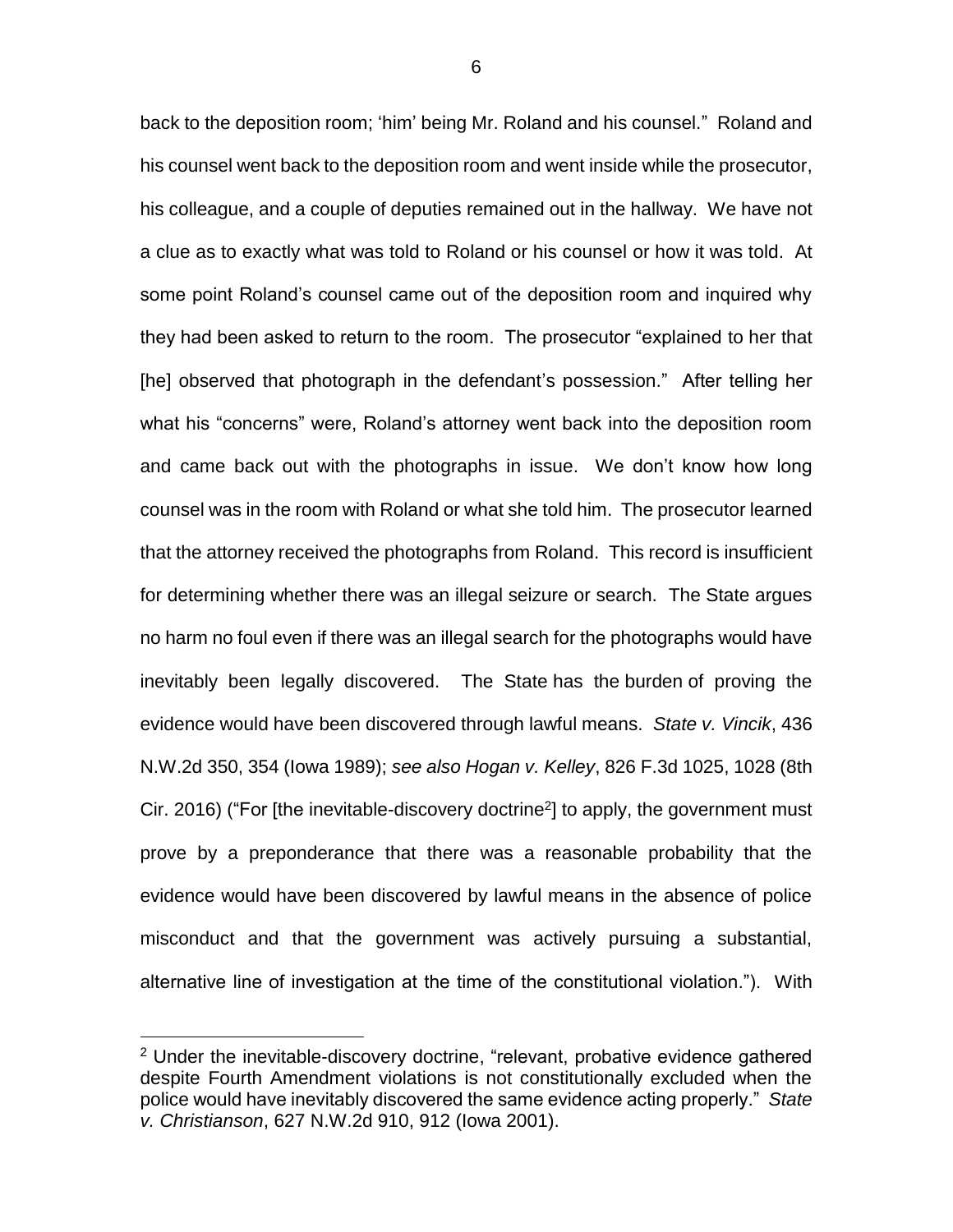the skimpy record, we cannot conclude the State met its burden of establishing applicability of the inevitable-discovery doctrine. The record is simply inadequate to assess the claim of ineffective assistance by trial counsel.

Roland also claims his trial counsel was ineffective "for failing to challenge Iowa Code § 728.12(3) as constituting a violation of Roland's right to assist counsel." That section provides, in pertinent part: "It shall be unlawful to knowingly purchase or possess a visual depiction of a minor engaging in a prohibited sexual act or the simulation of a prohibited sexual act." Iowa Code § 728.12(3). The section "does not apply to law enforcement officers, court personnel, licensed physicians, licensed psychologists, or attorneys in the performance of their official duties." *Id*. § 728.12(4). Roland's argument goes like this: Roland has a fundamental constitutional right to effective assistance of counsel. The right to counsel includes the right to assist counsel. To assist counsel, it is necessary that Roland have access to evidence. Roland concludes he had a constitutional right to possess the images that were evidence in the criminal case, which was the subject of the deposition he was attending. He maintains, "Charging criminal defendants for possessing evidence being used in prosecutions can only serve to chill the full and free exchange of information between the defendant and his attorney." Thus, application of section 728.12(3)—the prohibition on possessing child pornography—restricts his right to assist his counsel. A similar argument was raised and rejected in in *United States v. Johnson*, 456 F. Supp. 2d 1016 (N.D. Iowa 2006). A federal statute, 18 U.S.C. 3509(m), prevents the unauthorized release and redistribution of child pornography that law enforcement officers and the government have gathered for use in a criminal trial. *Johnson*, 456 F. Supp.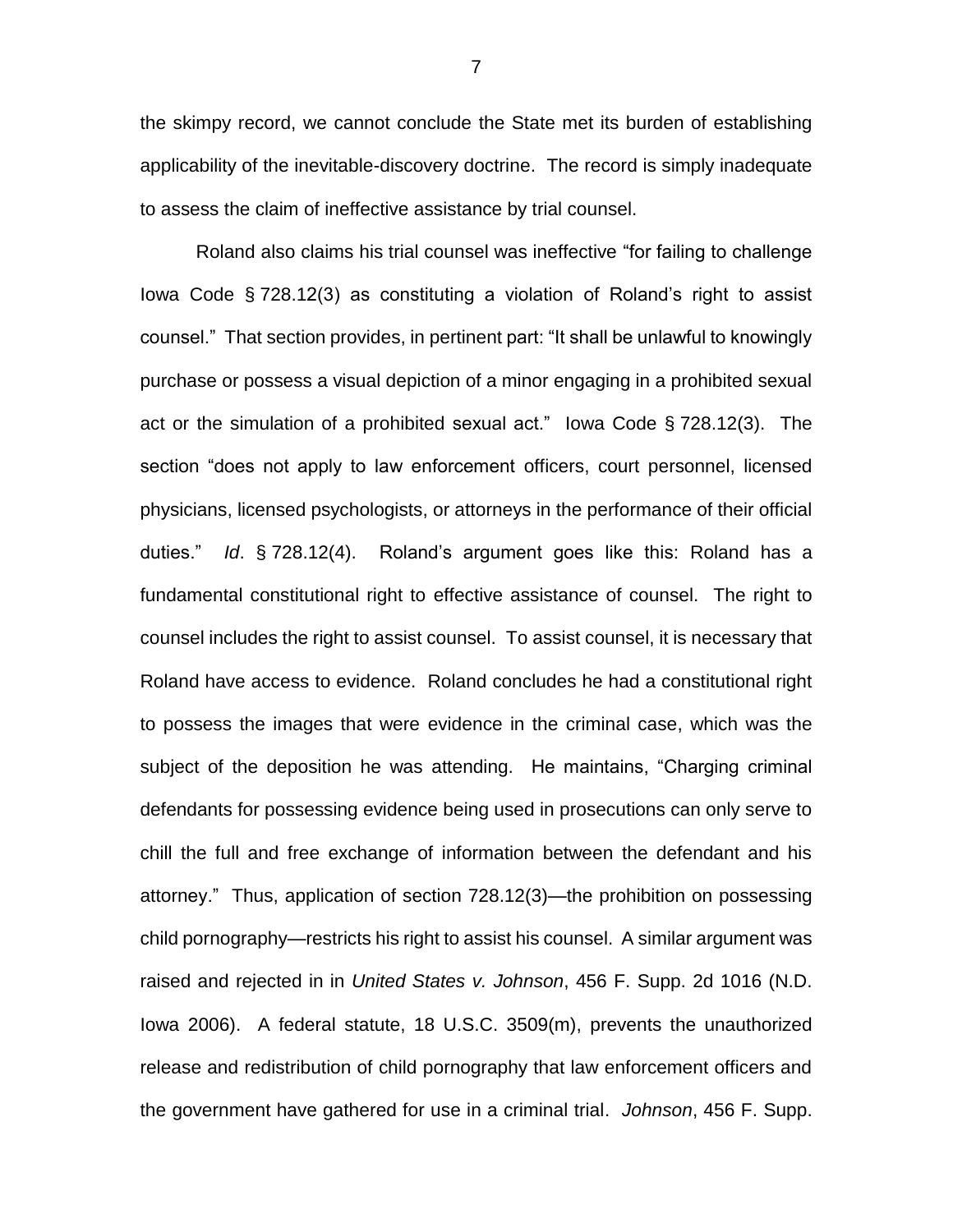2d at 1018. The statute requires that the child pornography remain in the "care, custody, and control" of the court or government at all times. *Id*. Defendants and their legal counsel may inspect, view, and examine the child pornography, but cannot take it out of the custody of the court or government. *Id*. Under the record, it appears the procedures used here are very similar to the federal scheme. *Johnson* held that:

[18 U.S.C.] § 3509(m) is not unconstitutional on its face. The statute's requirement that all child pornography used in criminal trials shall remain in the possession of the government or the court does not unduly burden the rights of defendants to fair trials. The statute imposes no restrictions upon what defendants may or may not introduce at trial. Section 3509(m) only restricts *who* may possess the child pornography and whether the child pornography may be copied. These restrictions on custody, care, control and copying are reasonable.

*Id*. at 1019. We agree with the opinion's rationale, and we reject Roland's argument. Iowa Code section 728.12(3) does not restrict a defendant from every reasonable chance to prepare for his or her defense. Roland makes no claim that he was restricted access to the material. The record establishes that there are procedures in place that permit a defense team to view contraband images before trial. So we see no legal reason why accused sex offenders should be permitted to possess child pornography when they are facing criminal prosecution for possessing child pornography. Taken to its logical extreme, Roland would allow one accused of a drug offense to continue to possess the drugs during prosecution of his or her criminal case, or one accused as a felon in possession of a firearm to continue to possess the firearm. Roland's argument lacks any reasons as to why he needed the images to assist his attorney in his defense in the other criminal matter. The record establishes that Roland's counsel had access to the images.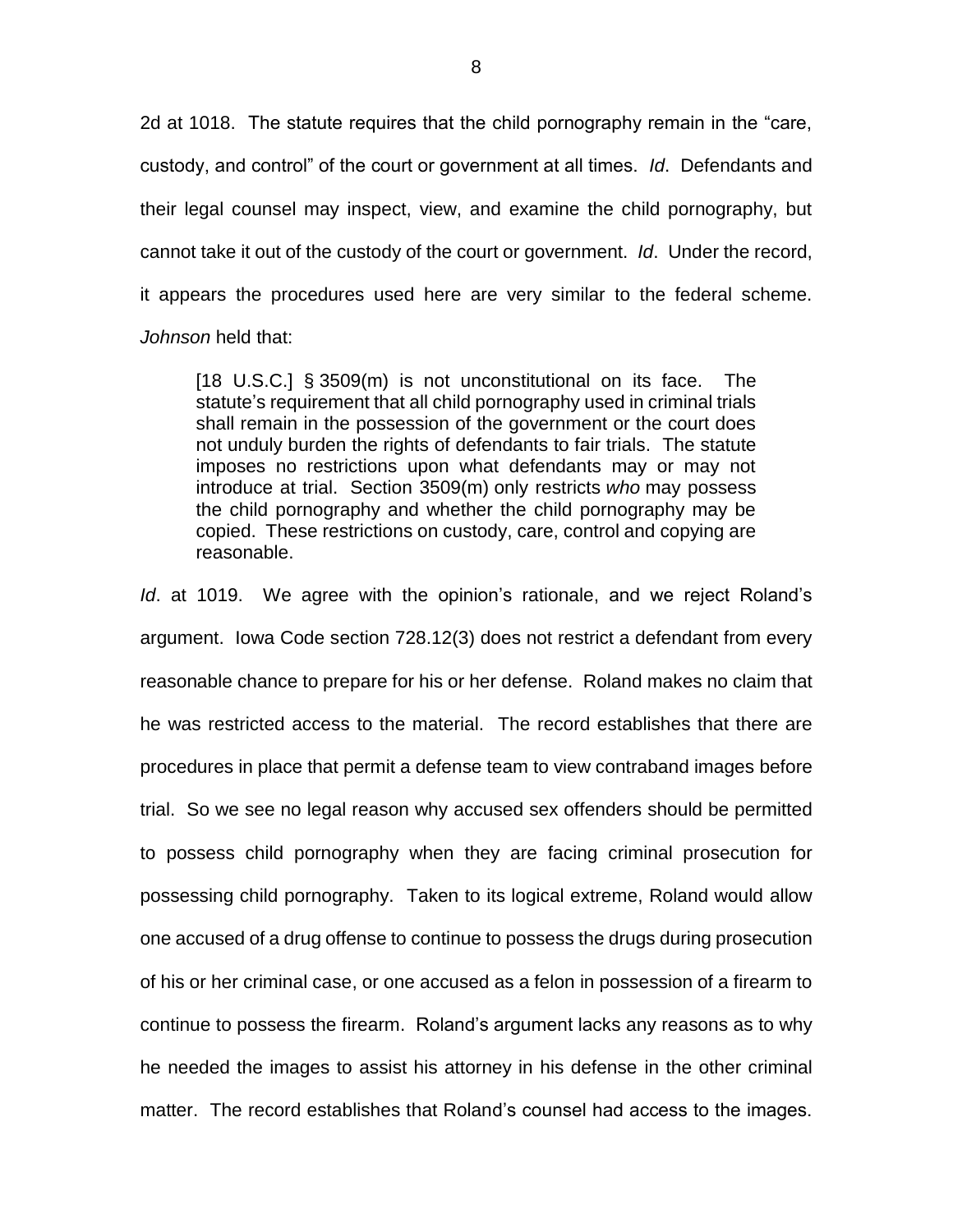We reject Roland's argument. Because his argument has no merit, Roland's trial counsel had no duty to raise it. *See State v. Braggs*, 784 N.W.2d 31, 35 (Iowa 2010) (stating counsel has no duty to raise a meritless argument).

## **D. Restitution.**

The district court ordered restitution without first conducting the applicable reasonable-ability-to-pay analysis. $3$  Thus, we vacate the restitution portion of the defendant's sentence and remand for resentencing consistent with the analysis set out in State v. *Albright*, 925 N.W.2d 144, 161–62 (Iowa 2019). 4

 $\overline{a}$ <sup>3</sup> *See State v. Albright*, 925 N.W.2d 144, 159–60 (Iowa 2019) (clarifying certain items of restitution are subject to a reasonable-ability-to-pay determination and that a plan of restitution is not complete until the sentencing court issues the final restitution order, which must consider the offender's reasonable ability to pay those items of restitution); *see also State v. Moore*, 936 N.W.2d 436, 439 (Iowa 2019) (letting stand on further review this court's ruling vacating the restitution order and remanding the case for a determination of the defendant's reasonable ability to pay after receipt of a final restitution plan). We note the district court issued the sentencing order before *Albright* and did not have the benefit of the case and its progeny. *See generally State v. Gross*, 935 N.W.2d 695, 702 (Iowa 2019) (noting the court had applied the clarification in many cases in which the sentencing order predated *Albright*).

<sup>4</sup> Iowa Code chapter 910 was recently amended to presume a defendant has the ability to pay and shifts the burden to the defendant to request an ability-to-pay determination. *See* 2020 Iowa Acts ch. 1074, § 72 (to be codified at § 910.2A (2021)) (enacting portions of Senate File 457 and providing "[a]n offender is presumed to have the reasonable ability to make restitution payments for the full amount of category "B" restitution"). However, our supreme court issued an order clarifying the recent amendments apply to defendants sentenced on or after June 25, 2020. *See* Iowa Supreme Ct. Supervisory Order, *In the matter of Interim Procedures Governing Ability to Pay Determinations and Conversion of Restitution Orders* ¶(C) (July 7, 2020) ("A defendant sentenced on or after June 25, 2020, shall be subject to the requirements of S.F. 457.").